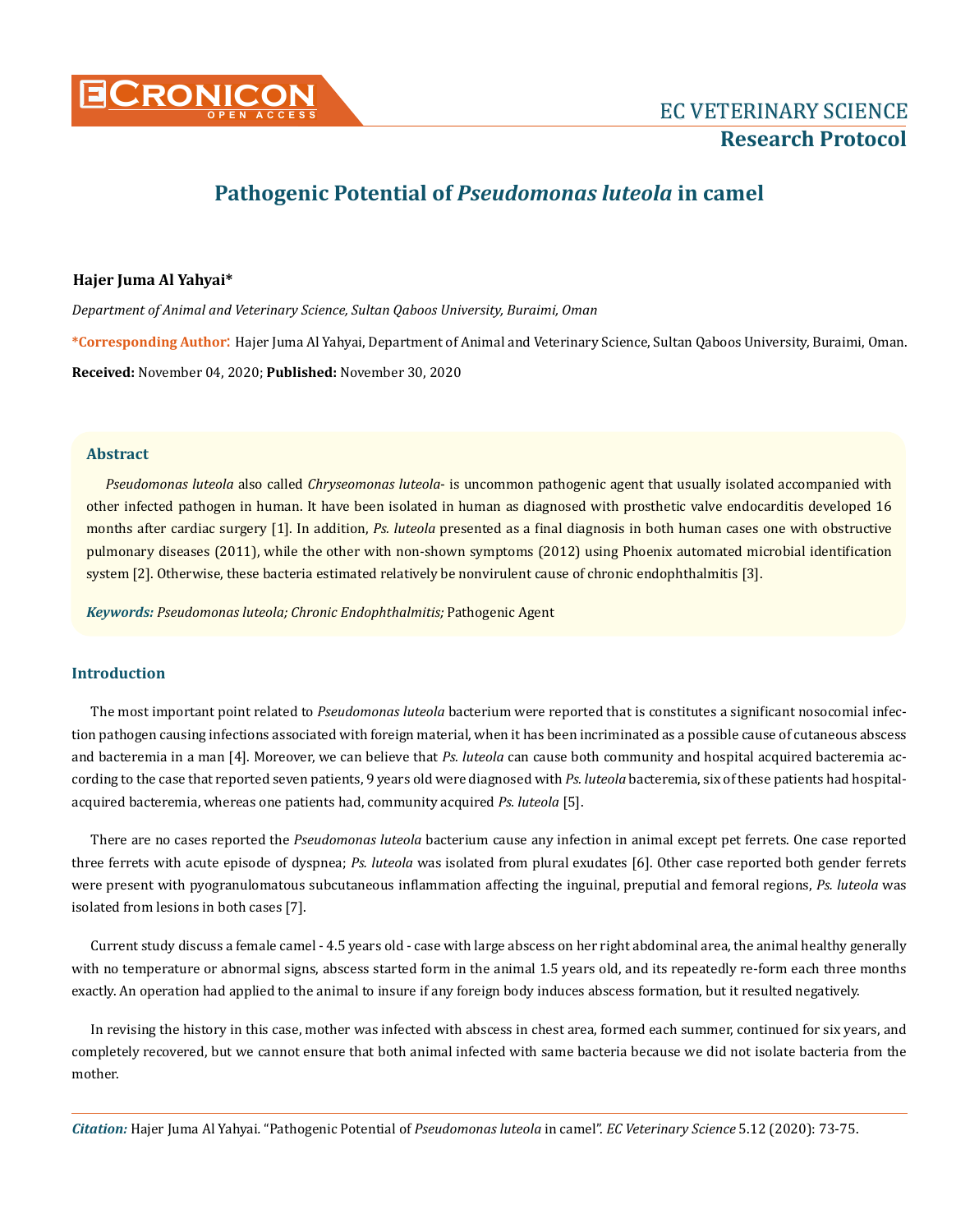*Pseudomonas luteola* bacteria isolated from daughter abscess.

#### **Materials and Methods**

Clinical examination was carried out on the animal with physical examination of abdominal distension. A sample of abscess was spilt out in sterile container and processed within few hours of collection. The purulent material was cultured in both blood agar (general-purpose agar based with 5% of sheep erythrocytes) and Macconkey (selective and differential culture medium) and incubated aerobically for 24 hours at 37°C. The sample cub-cultured six times to purify the sample. Gram staining was performed on primary sample and on representatives isolated colonies in each sub-culture. Oxidase test and catalyze test were performed on a pure colony. Microorganism identified using API 20 NE (The analytical profile index). General blood evaluation was performed on a blood sample from this animal. Antibiotic susceptibility tests were performed on the definitive bacterial colony using Kirby-Bauer method.

#### **Results and Discussion**

External abscess ranging in width 4 cm and depth 23 cm could increase due to a huge amount of abscess produced that estimated around 1 - 1.5l each three months.

Direct Gram-stain smears of the purulent content of abscess obtain massive gram-negative organisms, with definitive neutrophil. In clear sub-cultured colonies, Gram stain was a pure gram-negative bacilli, approving that with KOH test positively.

The growth was occurred in blood agar; a clear grayish round colonies were obtained, with partial hemolysis (breakdown of red blood cells (RBC) in blood agar), and in Macconkey shown strong positive Lactose-fermenter colonies.

Oxidase test applied on one isolated colony obtained strong positive result; so bacterium required utilizing oxygen to survive also catalyze test applied on a pure colony obtained positive result, which reflected that bacterial isolated is able to produce catalase enzyme.

The organism was identified by the API NE system (BioMerieux) using (API for non-Enterobacteriaceae): (*Pseudomonas luteola*, profile code, 5467743 > 98.2%), whereas P. Luteola was positive to reduction of nitrates to nitrites, hydrolysis β-glucosidase (ESC), reduction Glucose, Arabinose, Mannose, Mannitol, N-Acetyl-Glucosamine, Maltose, Potassium Gluconate, Malate, Trisodium citrate and Phenylacetic acid. While it was negative to indole production (TRyptoPhane) test (TRP) also reduction of Capric Acid and Adipic acid. Anaerobically, the bacteria was positive to glucose fermentation while negative to Arginine dihydrolase and Urease test.

Blood sample investigation resulted normal erythrocytes status, with normal: red blood cell count (RBC 9.19x106/µL), hemoglobin (13.7 g/dl), packed cell volume (39.9%), mean corpuscular volume (43.5 fL), mean corpuscular hemoglobin (14.9 pg) and mean corpuscular hemoglobin concentration (34.3 g/dl). While results showed abnormal leukocytes status, normal total white blood cell count (8.50 x  $10^{3}\prime$  $\mu$ L), with elevated neutrophil count (6.56 x 10<sup>3</sup>/ $\mu$ L - 77.2%) (REF. 41-65%), sever decrease lymphocytes (.732x10<sup>3</sup>/ $\mu$ L - 8.61%) (REF. 43 - 63%), elevated monocytes (.793 x 103 /µL - 9.34%) (REF. 1.1 - 0.09%), slight increased basophil (.120 x 10<sup>3</sup> /µL - 1.41%) (REF. < 0.1%) and normal eosinophil (.291 x 103 /µL - 3.42%) (REF. 3 - 9%).

*Pseudomonas luteola* bacteria was resistant to Aminoglycosides antibiotics, Cephalosporins and Tetracycline, while only sensitive to Ampicillin (β-lactamase antibiotics) and meropenem (Carbapenems antibiotics) using Kirby-Bauer method (Table 1). For human infection isolations was sensitive to gentamicin, piperacillin-tazobactam, ceftazidime, cefepime, meropenem, colistin and levofloxacin [2].